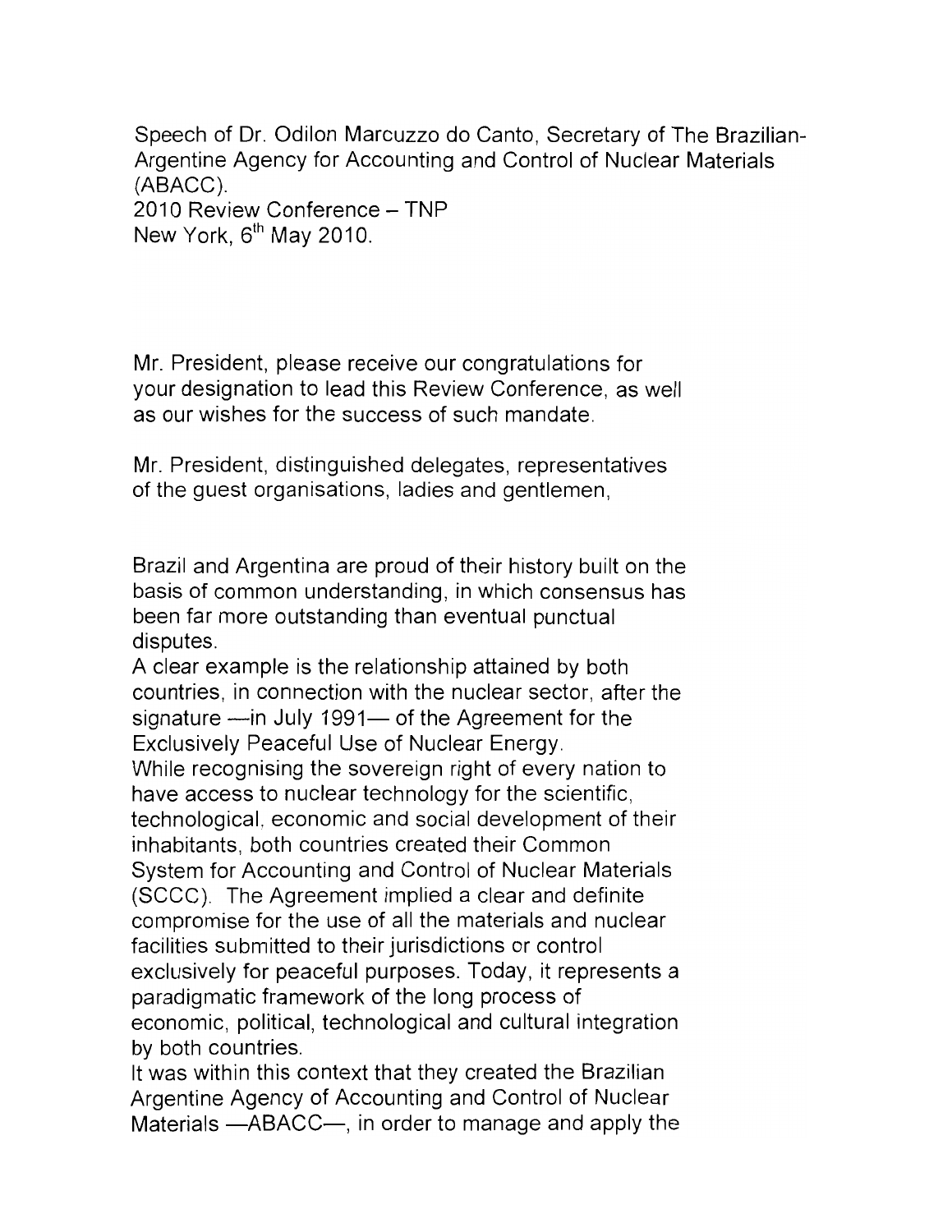## SCCC.

On the 13<sup>th</sup> December this year, we will be completing eighteen years of activities within the framework of the Agreement between Brazil, Argentina, the ABACC and the International Atomic Energy Agency (IAEA) for the application of safeguards. In this Quadripartite Agreement, both Member States committed themselves to accept the application of safeguards to all the nuclear materials involved in all the nuclear activities performed within their territories, under their jurisdictions and their control, with a single objective: assuring that such materials would not be diverted for their application in nuclear weapons or other explosive nuclear devices. The joint work by the ABACC and the IAEA allowed to create an atmosphere of mutual confidence that resulted in the excellent results obtained throughout these eighteen years.

During this period more than 1.200 inspections were carried out in both countries. Last year, 58 inspections in Argentine facilities and 60 in Brazilian facilities were accomplished, involving 854 inspectors-day. The system established by Argentina and Brazil is not only "sui generis" but also presents clear advantages in comparison to safeguards agreements in general. The Quadripartite Agreement goes beyond a safeguard regime that connect a state party and the AIEA. It involves two neighboring States parties, and an agency created by them - the ABACC- , and the International Agency. It forms thus a much more comprehensive safeguards regime.

## Mr. President,

The current status of civilisation, with its ever-growing energy requirements, does not allow for any further naive positions. We cannot accept that enormous portions of the world population be left out of development and of the fruits it bears. Now that humanity is starting to realise that its impact upon the environment can lead to its own destruction, nuclear energy is aimed at playing a leading role. Nowadays, several nations are taking a new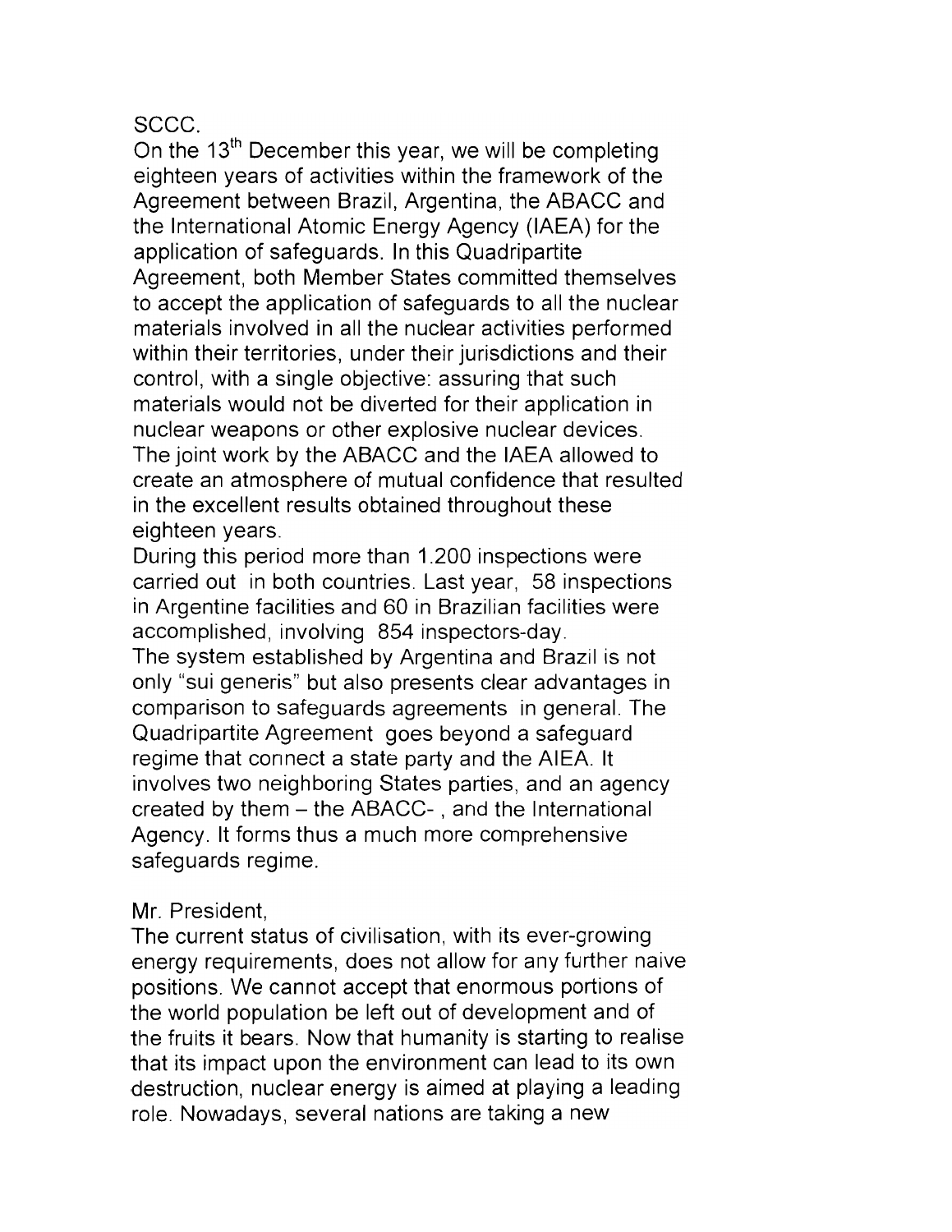approach to nuclear reactors as reliable sources of energy with zero contribution to the greenhouse effect; this, in turn, leads to an expectation of growth in all the activities related to the nuclear production chain. On the other hand, political instability and the complexity of the relationship among nations and communities, associated with the simplicity of communications in this globalised world, produce an outlook of concern with regard to the possibilities of diversion of nuclear materials for belligerent purposes.

This context gives way to a huge responsibility for the sectors of society with access to the scientific and technological knowledge liable to make nuclear power generation both economically feasible and inherently safe.

History has demonstrated that, undoubtedly, the best way to guarantee a peaceful use of nuclear energy is promoting understanding and co-operation among nations. Co-operation and mutual understanding have been the basis for the joint work performed by the IAEA and the ABACC in the application of safeguards, as provided in the Quadripartite Agreement.

Argentina and Brazil have already made a clear decision to reactivate their respective nuclear programmes. This context implies an even more significant role of the ABACC, involving an increase in its activities of inspection, accounting and control for the years to come.

The search for excellence has been a constant concern in ABACC's history; for this purpose, a policy has been developed for the qualification of its oficials and staff of inspectors. The co-operation received from the IAEA, the Department of Energy of the United States and the European Atomic Energy Community have been crucial in these undertakings. These efforts were mainly focused to the areas of non-destructive analyses, containment and surveillance, training courses and safeguards approaches.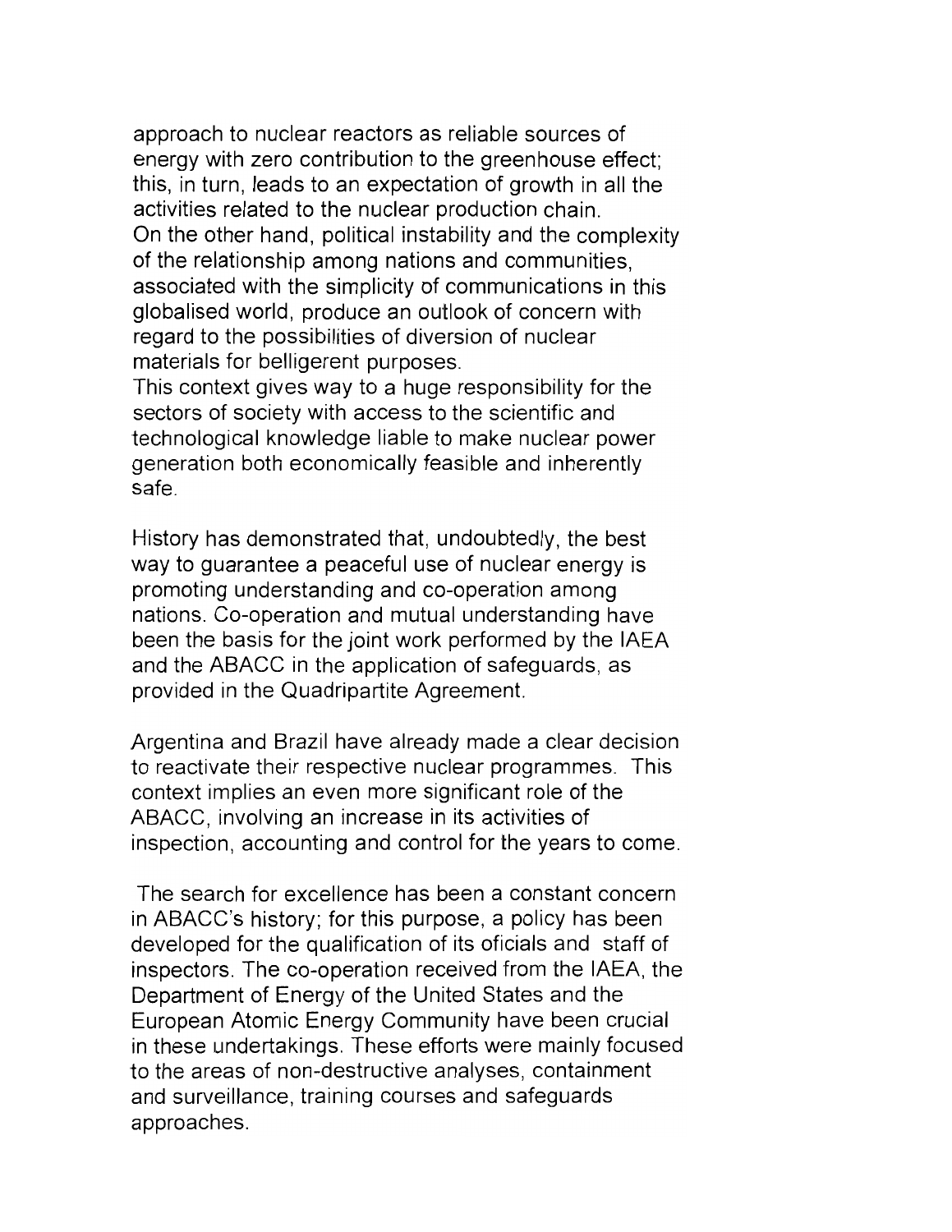The good results attained in the joint safeguards activities and procedures, with regard to unannounced inspections and the joint use of safeguards equipment units, reflect the high level of understanding and cooperation reached by both Agencies.

Both the Argentine and the Brazilian authorities have repeatedly stressed the relevance of the co-operation between the ABACC and the IAEA. Both organisations have also been asked to coordinate their tasks with a permanent goal: an efficient management of the cost of safeguards activities, avoiding any unnecessary duplication of efforts.

Mr. President, Ladies and Gentlemen,

The expectation regarding expansion in the use of nuclear reactors in order to satisfy the growing demand for energy, caused by the foresight of environmental disasters due to the global warming, and by changes in public perception concerning nuclear power plants and also, the possibilities of pacific uses of nuclear energy in all fields from industry, to agriculture and to health, poses great challenges to IAEA.

A way of facing these future challenges will be prompting the creation of independent and reliable regional systems that can be applied in a coordinated manner with AIEA, while optimizing the available resources. In this regard, the success attained by ABACC's experience after 18 years as a binational agency applying safeguards may serve as a guidance. It is a fact that the regional geopolitical characteristics and cultural differences do not allow for a direct transposal of models; however, the central idea of developing regional agencies making use of the "neighbors-watchingneighbors" concept is a possibility that is worth trying.

Offering incentives for co-operation between Regional